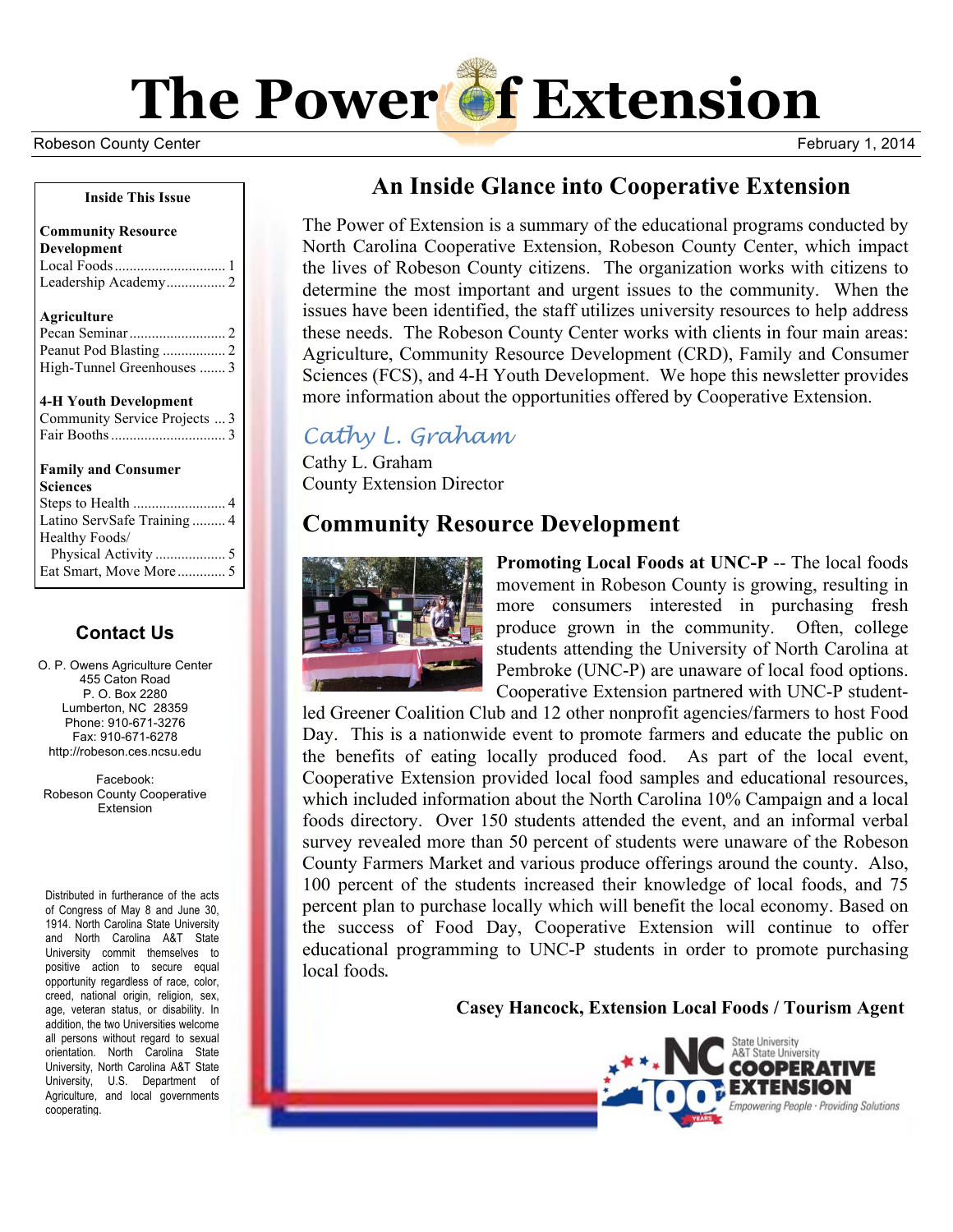**Robeson Leadership Academy** -- The Robeson County Manager and commissioners identified staff development as a critical need to increase productivity among employees. Therefore, county administration requested Cooperative Extension facilitate a six-day Robeson Leadership Academy. Thirty-nine employees attended from 25 different county departments. Educational topics included team building, effective communication, conflict resolution, and the Conscious Discipline Brain Model. Also, all



participants completed Human Patterns, which is a self-administered assessment indicating personal preferences to assist in problem solving, understanding interpersonal relationships, and identifying leadership styles. Surveys revealed 100 percent of the participants would use communication techniques and Human Patterns information learned in the academy to respond effectively to other people. The county manager stated, "The training holds each employee accountable for departmental morale. I have received a tremendous amount of feedback on the relevance of the training in the personal and professional development of county employees who attended. As a result of the training, employees talk directly to the people involved in conflict to solve problems instead of becoming involved in a drama triangle." Based on the success of the Robeson Leadership Academy, additional training will be held for other county employees.

#### **Cathy L. Graham, County Extension Director**

## **Agriculture**



**Pecan Management Seminar** -- An increase in calls related to pecan management revealed the need for educational classes in pest management, disease control, and proper fertilization. Based on this need, Cooperative Extension provided a two-hour Pecan Management Seminar. Twenty-eight participants attended the workshop,

which was led by a North Carolina State University specialist. Surveys revealed knowledge was gained by 100 percent of the participants in disease control, pest management, and proper tree spacing; 94 percent in proper soil testing; and 87 percent in fertilizer requirements. Collectively, 10 of the participants plan to soil test and fertilize 416 pecan trees on their property to increase production. Incorporating these changes can optimize production up to 200 pounds per tree. Based on an economic value of \$400 per tree, participants could realize \$166,400 (416 trees times \$400) as potential income. Based on the success of the Pecan Seminar, additional workshops will be held.

#### **Mack Johnson, Extension Horticultural Agent**

**Peanut Pod Blasting Clinics** -- Determining optimal peanut maturity is one of the most crucial decisions a peanut farmer faces. Deciding when to dig a peanut crop will affect the yield, quality, and potential income for a producer. Based on this need, Cooperative Extension hosted two Peanut Pod Blasting Clinics to help growers determine peanut maturity. During these workshops, a pressure washer removed the outer layer of pods from random samples brought from each grower's fields. Removing the outer layer revealed pod



coloration, which determines maturity when placed on a maturity profile board developed by North Carolina Cooperative Extension. As a result of the two Peanut Pod Blasting Clinics, optimum maturity was identified on samples processed for five growers representing 883 acres of peanuts. Post harvest surveys revealed a 10 percent average increase in yields by following Cooperative Extension recommendations. The estimated yield increase resulted in \$79,000 of extra income for the participating growers combined. Due to the success of the Peanut Pod Blasting, additional clinics will be held in the future.

#### **Mac Malloy, Extension Field Crops Agent**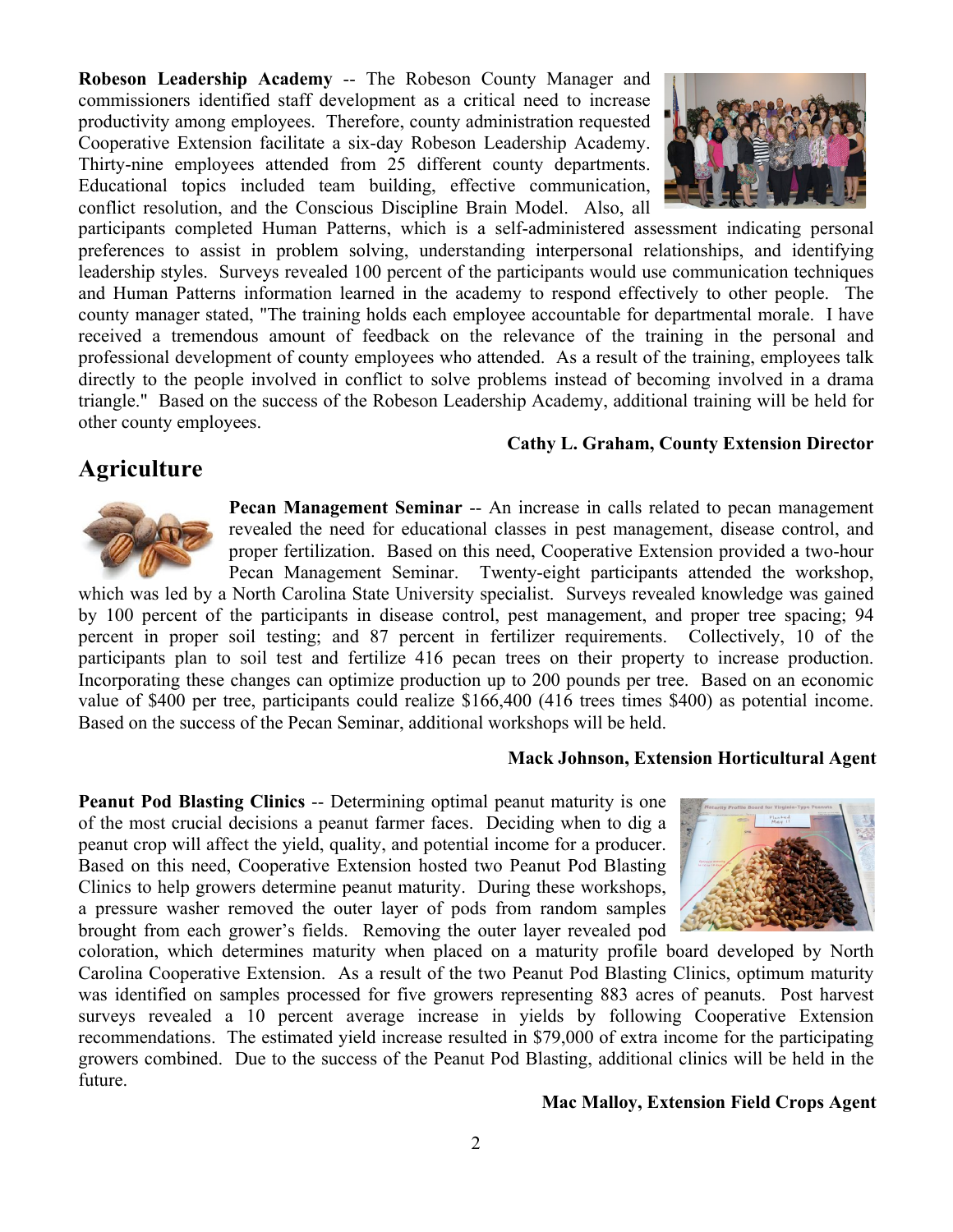

**High-Tunnel Greenhouses** -- Small-scale produce farmers are constantly searching for new methods and varieties to extend the growing season and maximize profit. To assist these farmers, Cooperative Extension provided an educational workshop in March showcasing the benefits of high-tunnel greenhouses, which extend the growing season. High-tunnel greenhouses utilize plastic mulch and drip irrigation, which allows farmers to have earlier crops, higher yields,

increased profits, and better quality. A total of 21 people attended the workshop. Six months after completion of the workshop, follow-up evaluations were conducted by E-mail and telephone. Since the completion of the workshop, three participants have installed high-tunnel greenhouses and another four have signed up and qualified for purchasing high tunnels through the United States Department of Agriculture – Environmental Quality Incentives Irrigation Efficiency Program. The installed greenhouses have generated \$9,200 combined extra income for the three farmers in their first year of operation. The additional greenhouses will continue to help produce farmers expand their operations and marketing opportunities. Due to the success of the program, more updates and workshops on high-tunnel production will be held in the future.

### **Nelson Brownlee, Extension Area Farm Management Agent**

## **4-H Youth Development**

**Community Service Project** -- Robeson County is one of the most impoverished counties in the state of North Carolina. Based on this need, Cooperative Extension's 4-H Program requires clubs, as part of their chartering process, to conduct at least one community service project annually. In 2013, 12 clubs conducted a total of 42 different community service projects, such as making scarves for underprivileged youth, food drives, and putting together hygiene kits for the homeless. More than 200 youth took part in the combined



community service projects giving a total of 16,800 hours back to the community. The value of youth volunteer economic impact is \$19.09 per hour in North Carolina, giving these projects an estimated dollar value of \$320,017 combined. Due to the economic and social impacts of these projects, Robeson County 4-H will continue to encourage clubs and youth to find creative ways to give back to their communities.

### **Shea Ann DeJarnette, Extension 4-H Youth Development Agent**



**Fair Booths** -- Learning can sometimes be a difficult and painful experience. Learning and having fun should be simultaneous. There are many educational experiences where we learn life skills and have fun at the same time. Several 4-H clubs reserved booth spaces at the Robeson County Fair. The 4-H club leaders, volunteers, and members decorated their individual club booths with educational themes. The 4-H youth had several fun-filled days of learning facts about recycling, entrepreneurship, shooting sports, arts and crafts, and other

educational materials. They learned the responsibility of commitment, leadership, and teamwork, which are all critical educational components. Being successful is learning and having fun along the way. Due to the impact of this program, the Cooperative Extension 4-H Program will continue to partner with the Robeson County Fair to offer learning opportunities to youth.

#### **Wendy Maynor, Extension 4-H Program Assistant**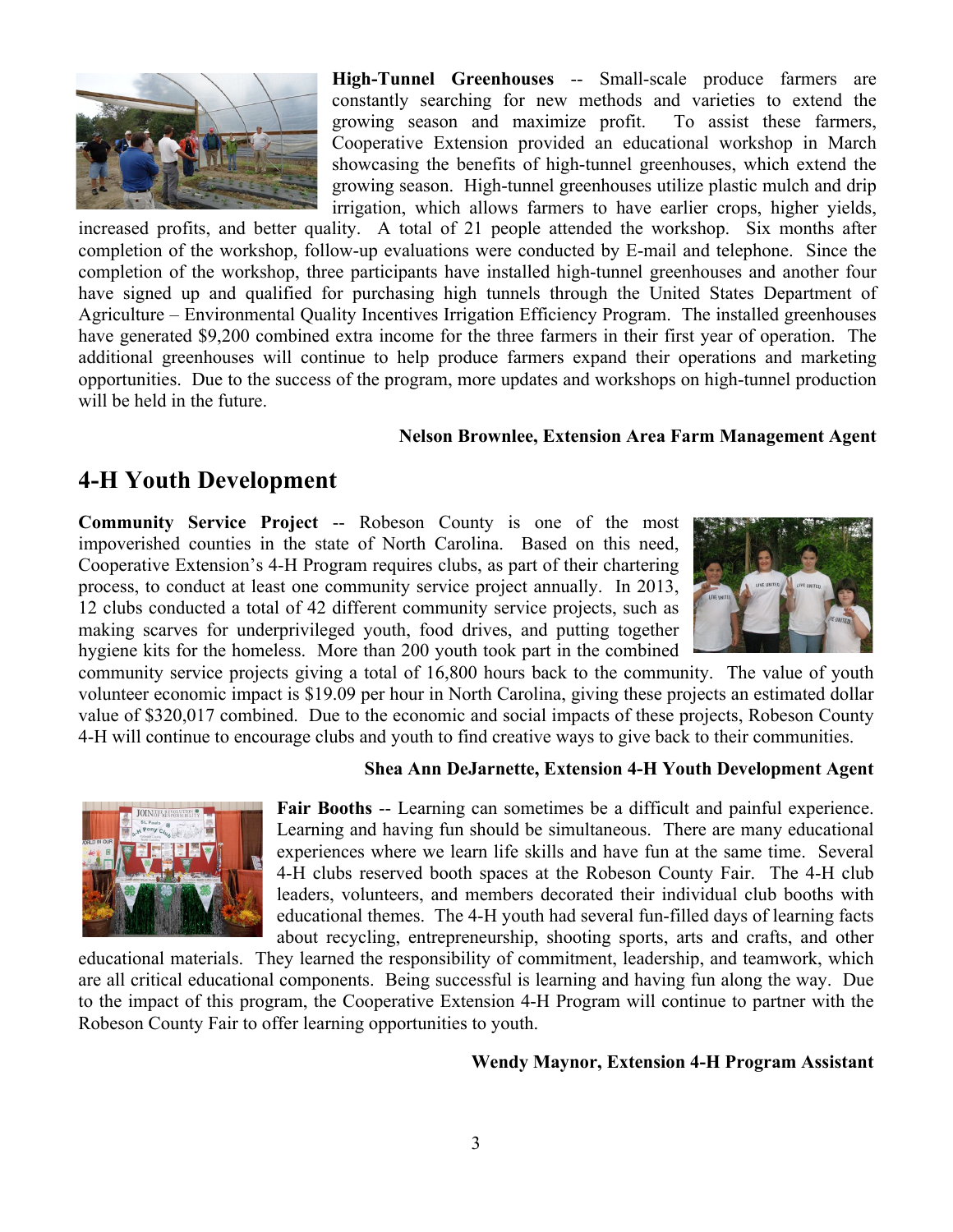# **Family and Consumer Sciences**

**"Steps to Health"** -- The obesity and overweight rate for children in Robeson County is over 40 percent. Obesity in children increases health problems later in life. In addition, Robeson County is the poorest county in the state with a poverty rate of 31.3 percent and 85 percent of school-aged children enrolled in free and reduced lunch. To address this need, Cooperative Extension partnered with the public schools to offer "Steps to Health" nutrition education to 263 Pre-K and Kindergarten students in three



county schools. The nine-week series focused on healthier choices by eating more fruits and vegetables. Students were also able to participate in tasting sessions each week, which was an opportunity to try foods not experienced previously. Based on parent feedback, 86 percent thought their child was more willing to taste vegetables, 91 percent thought their child was more willing to taste fruits, and 92 percent noticed an increase in physical activity in their child. Parents also indicated information and healthy recipes sent home were helpful; some of the recipes already had been tried or there were plans to try them. Several parents expressed appreciation for the program, because their children are now more willing to try new foods. Based on the success of the 2013 "Steps to Health" Program, this program will be offered again in the future.

### **Christy Strickland, Extension Family and Consumer Sciences Agent**



**Latino ServSafe Training** -- In Robeson County, the restaurant workforce includes a growing number of Latinos. Food safety education opportunities for Latinos in their native language are very limited. To meet this need, Cooperative Extension recruited a bilingual volunteer to translate correspondence, make phone calls, and interpret communication in ServSafe training. Sixteen Latinos attended the ServSafe classes. Also, the volunteer led review sessions to tutor the seven participants who did not pass the exam and plan to retest. During this process, the volunteer took the instructor exam and passed with 98 percent accuracy. A minimum of 136 volunteer hours was given at a

rate of \$22.14 per hour. This equates to \$3,011 in volunteer time. The volunteer had over 300 client contacts through E-mail, phone calls, office visits, and training sessions. Outcomes of the program include ServSafe certifications for nine participants from six food-service establishments with an average passing score of 84 percent. Participants who did not pass the exam still increased their knowledge/skills in providing safe food to customers. One participant stated, "I have no formal education but learned a great deal, which helped me keep a cleaner kitchen." This training has potentially saved Robeson County \$450,000 in costs associated with foodborne illness. As a result of the course, these nine participants will help their establishments avoid a two-point deduction from their health inspection score. Those who did not pass the exam will attend review sessions and retest. ServSafe Food Safety Training will continue to be provided in Robeson County.

#### **Janice Fields, Extension Family and Consumer Sciences Agent**